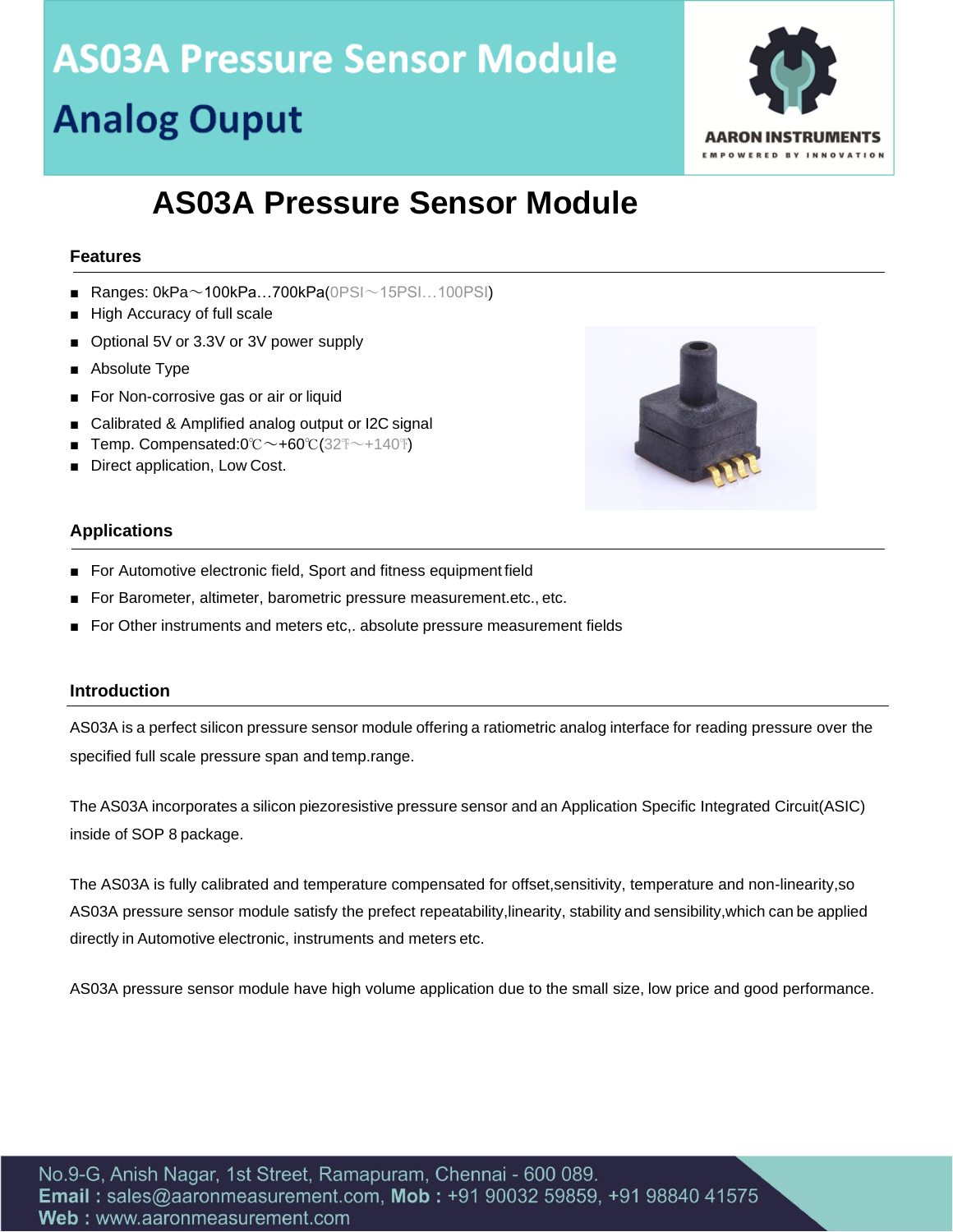

#### **Performance Parameter**

Unless otherwise specified, measurements were taken with a supply voltage of 5 Vdc at a temperature of 25±1 and humidity ranging from 25  $* \sim 85\%$ RH

| <b>Item</b>                 | Data                              | Unit                       |  |
|-----------------------------|-----------------------------------|----------------------------|--|
| Output Signal               | 0.5-4.5(or 0.2-2.7 or customized) | V                          |  |
| Accuracy                    | ±1.0                              | %Span                      |  |
| Zero Temp.Coefficient       | ±0.03                             | %FS/°C                     |  |
| Span Temp.Coefficient       | ±0.03                             | %FS/ $\degree$ C           |  |
| Long Term Stability (1year) | ±0.5                              | %Span                      |  |
| <b>Over Pressure</b>        | 1.5X<br>Rated                     |                            |  |
| <b>Burst Pressure</b>       | 2X                                |                            |  |
| Compensation Temp.          | $0 \sim 60/32 \sim 140$           | $^{\circ}$ C/ $^{\circ}$ F |  |
| Ambient Temp.               | $-10 \sim 85/14 \sim 185$         | $^{\circ}C/\overline{ }$   |  |
| Storage Temp.               | $-40 \sim 150/140$<br>$\sim$ 302  | $^{\circ}$ C/ $^{\circ}$ F |  |

#### **Pressure Range** (100kPa=0.1MPa=1bar≈14.5PSI)

| <b>Pressure Range</b><br>kPa             | <b>Model</b> |  |  |  |
|------------------------------------------|--------------|--|--|--|
| 0 $\sim$ 100kPa                          | AS03A100KPA  |  |  |  |
| 0 $\sim$ 350kPa                          | AS03A350KPA  |  |  |  |
| 0 $\sim$ 700kPa                          | AS03A700KPA  |  |  |  |
| Available for more custom pressure range |              |  |  |  |

#### **Dimension & Electric Connection (Unit:mm)**



No.9-G, Anish Nagar, 1st Street, Ramapuram, Chennai - 600 089. Email: sales@aaronmeasurement.com, Mob: +91 90032 59859, +91 98840 41575 Web: www.aaronmeasurement.com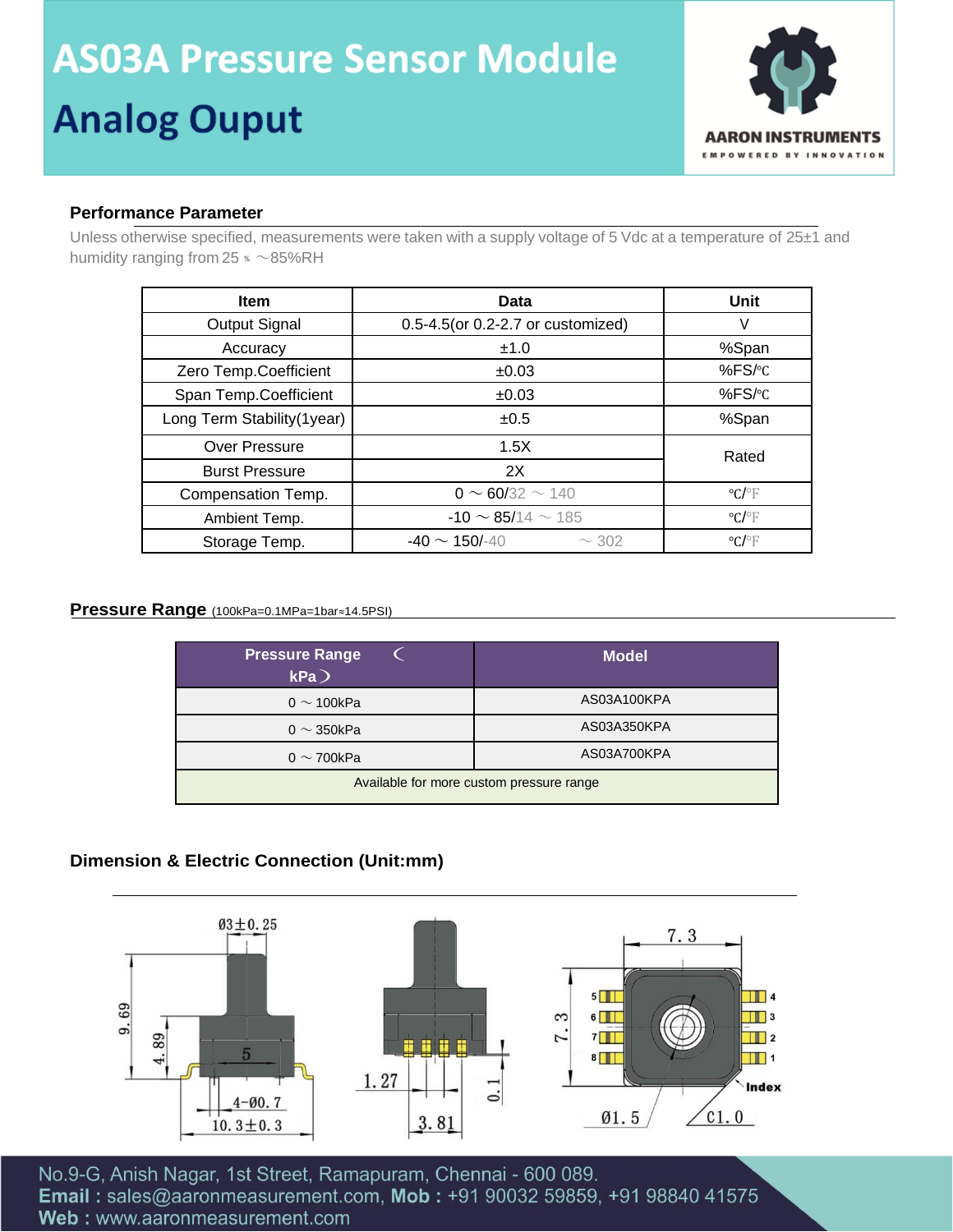## **AS03A Pressure Sensor Module**

## **Analog Ouput**



#### **PIN Definition**

|       |        | ັ      |     | 6.<br>∽<br>ັ<br><b>L</b> |
|-------|--------|--------|-----|--------------------------|
| NOTE: | Output | Power+ | GND | N/C                      |

1,N/C Pins must be left floating

2,Soldering of lead Pins:250'C for 5 sec max. 3,Please add 0.1uf capacitor between VDD and GND.

#### **Recommended Footprint**



The above footprint layout ensure proper soldering connection interface between the PC board and the sensor PINs when process by reflow ormanual soldering.

#### **Order Guide**

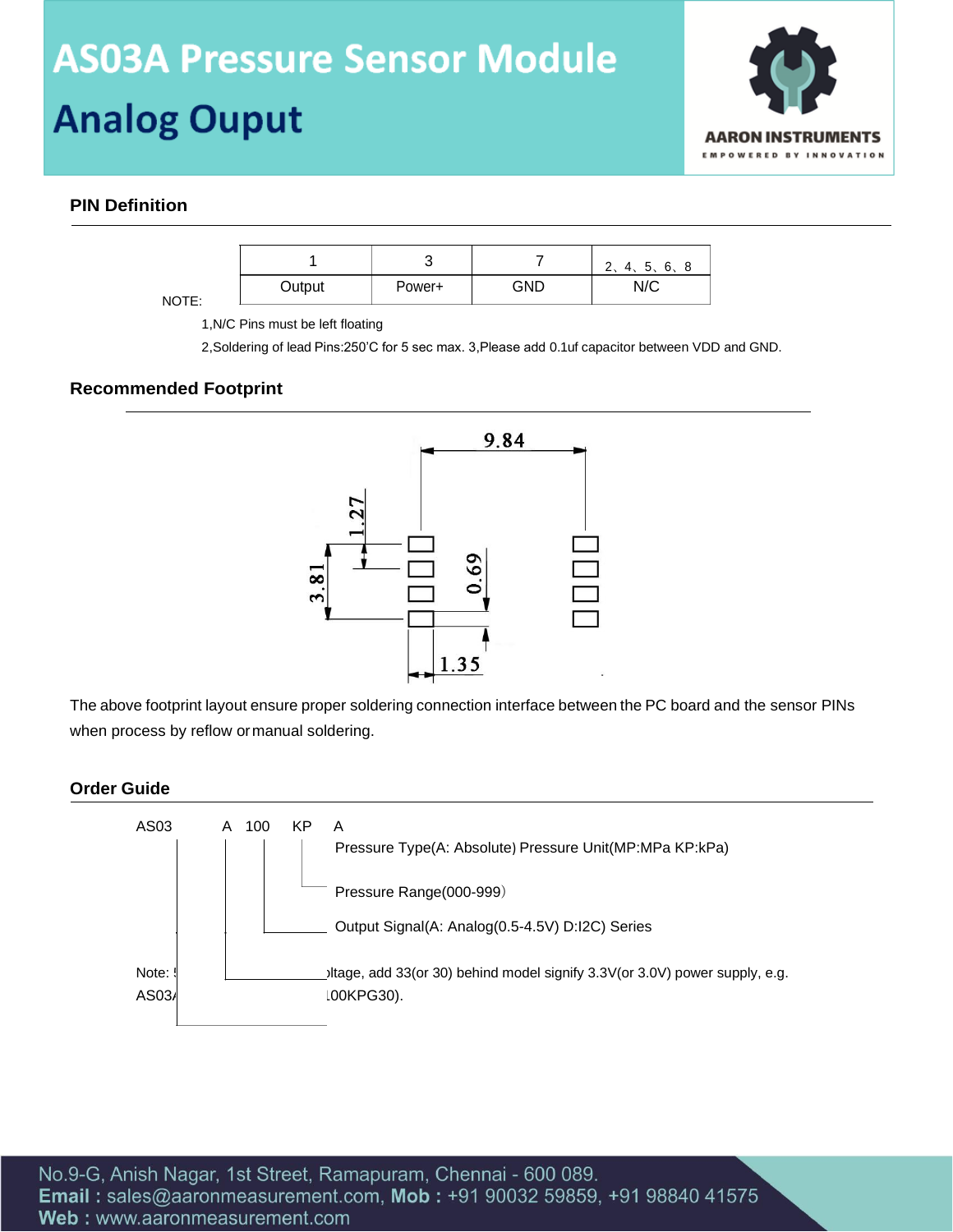

#### **Notes:**

- 1. Implement ESD protection during soldering and assembly.
- 2. Overload voltage(6.5Vdc) or current(5mA) may burn theASIC.
- 3. The medium must be compatible with the pressurized parts.
- 4. Please contact us for special request on parameter and application.

#### Any more question, please contact sales or tech-support

The listed specifications and dimensions are subject to change without prior notice.

#### **Overall Notes:**

#### **Mounting**

Adopting land on the PC board for ensuring the sensor is securely fixed.

#### **Soldering**

Due to its small size, the thermal capacity of the pressure sensor is low.Therefore, take steps to minimize the effects of external heat.Damage and changes to characteristics may occur due to heat deformation. Use a non-corrosive resin type of flux. Since the pressure sensor is exposed to the atmosphere, do not allow flux to enterinside.

▼ Manual soldering

Raise the temperature of the soldering tip between 260 and 300°C/500 and 572°F (30 W) and solder within 5 seconds. The sensor output may vary if the load is applied on the terminal during soldering. Keep the soldering tip clean.

▼DIP soldering (DIP Terminal)

Keep the temperature of the DIP solder tank below 260°C/500 and solder within 5 seconds. To avoid heat deformation, do not perform DIP soldering when mounting on the circuit board which has a small thermal capacity.

#### ▼Reflow soldering (SMD Terminal)

The recommended reflow temperature profile conditions are given below.



We recommend the screen solder printing method as the method of cream.

Please refer to the recommended PC board specification diagram for the PC board foot pattern.

Self alignment may not always work as expected, therefore, please carefully the position of the terminals and pattern. The temperature of the profile is assumed to be a value measured with the printed wiring board of the terminal neighborhood.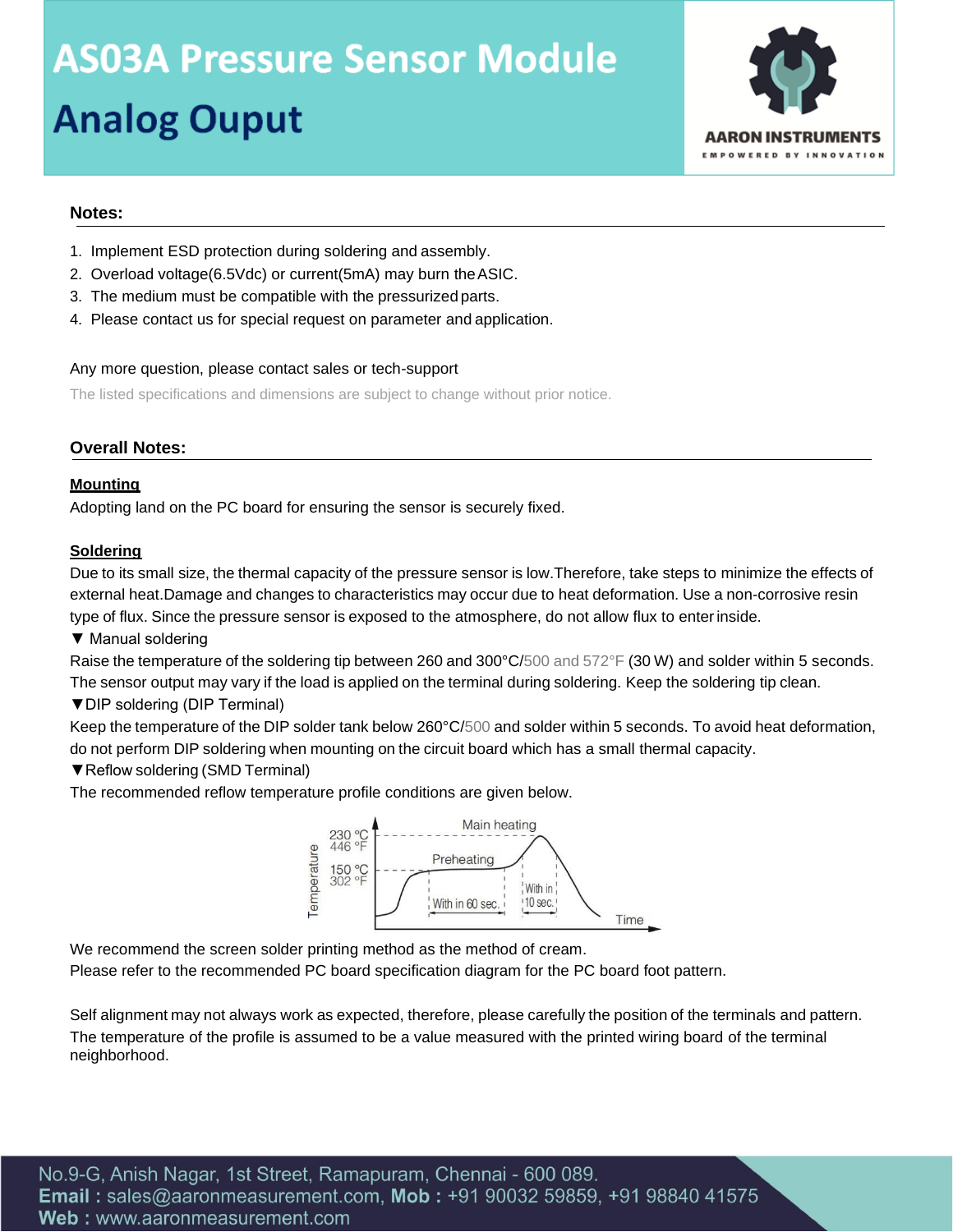

Please evaluate solderbility under the actual mounting conditions since welding and deformation of the pressure inlet port may occur due to heat stress depending on equipments or conditions.

▼ Rework soldering Complete rework at

a time.

Use a flattened soldering tip when performing rework on the solder bridge. Do not add the flux. Keep the soldering tip below the temperaturedescribed in the specifications.

▼ Avoid drop and rough handling as excessive force may deform the terminal and damage soldering characteristics.

▼ Keep the circuit board warpage within 0.05 mm of the full width of the sensor.

- ▼ After soldering, do not apply stress on the soldered part when cutting or bending the circuit board.
- ▼ Prevent human hands or metal pieces from contacting with the sensor terminal. Such contact may cause anomalous outlets as the terminal is exposed to the atmosphere.

▼ After soldering, prevent chemical agents from adhering to the sensor when applying coating to avoid insulation deterioration of the circuit board.

▼ Please consult us concerning leadfree soldering.

#### **Wire Connection**

▼ Correctly wire as in the connection diagram. Reverse connection may damage the product and degrade the performance.

▼ Do not use idle terminals to prevent damages to the sensor.

#### **Cleaning**

- ▼ Since the pressure sensor chip is exposed to the atmosphere, do not allow cleaning fluid to enter inside.
- ▼ Avoid ultrasonic cleaning since this may cause breaks or disconnections in the wiring.

#### **Environment**

▼Please avoid using or storing the pressure sensor chip in a place exposed to corrosive gases (such as the gases given off by organic solvents, sulfurous acid gas, hydrogen sulfides, etc.) which will adversely affect the performance of the pressure sensor chip.

▼Since this pressure sensor chip does not have a water-proof construction, please do not use the sensor in a location where it may be sprayed with water, etc.

▼Avoid using the pressure sensors chip in an environment where condensation may form. Furthermore, its output may fluctuate if any moisture adhering to it freezes.

▼The pressure sensor chip is constructed in such a way that its output will fluctuate when it is exposed to light. Especially when pressure is to be applied by means of a transparent tube, take steps to prevent the pressure sensor chip from being exposed to light.

▼Avoid using the pressure sensor chip where it will be susceptible to ultrasonic or other high- frequency vibration.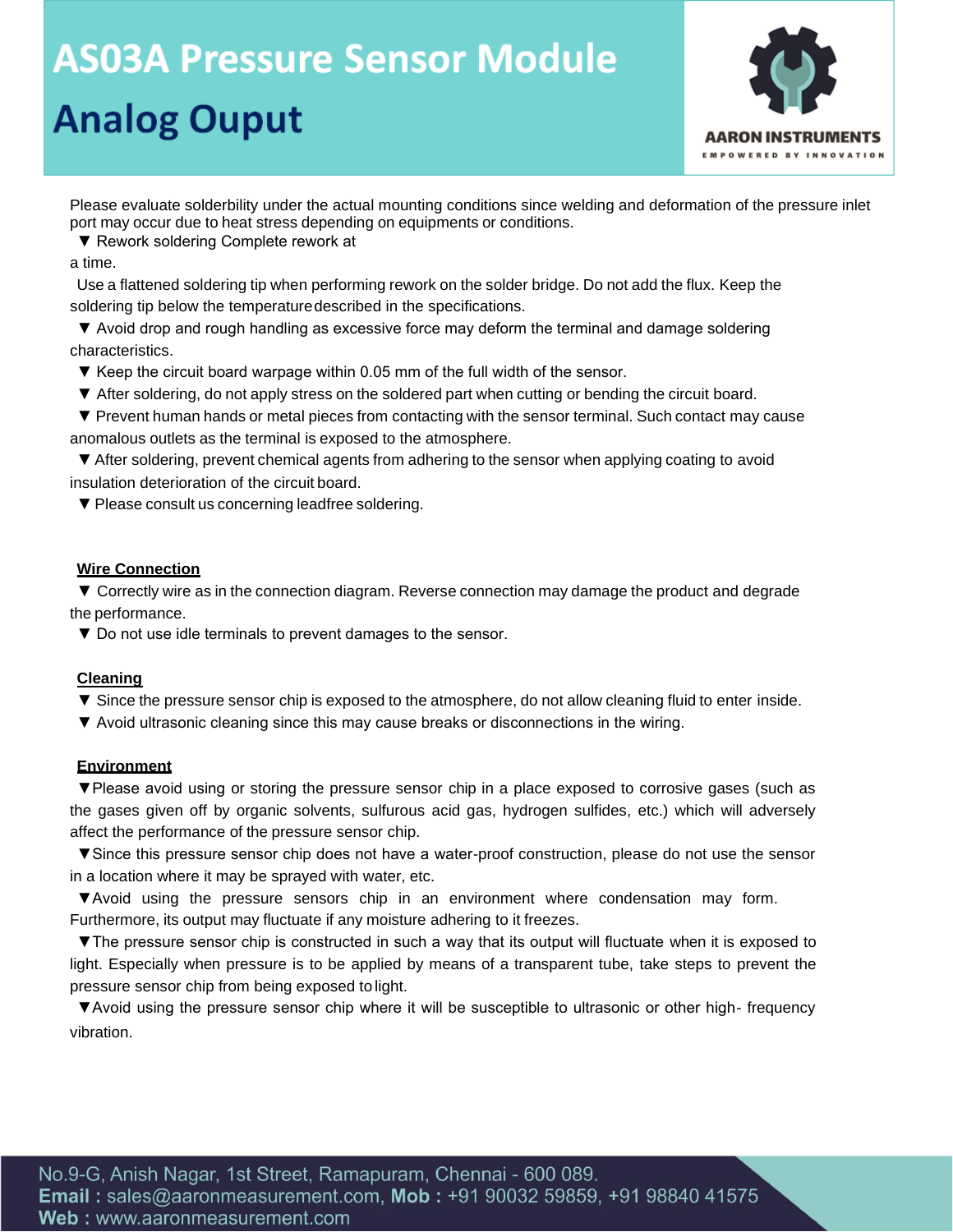# **AS03A Pressure Sensor Module**

## **Analog Ouput**



▼Please keep the sensors sealed using static shielding bags on storage. The PINs of sensor are plated by Ag. If the sensors expose to an atmosphere, the PINs will be black by oxidation.

Quality Check under actual loading conditions

To assure reliability, check the sensor under actual loading conditions. Avoid any situation that may adversely affect its performance.

Other handling precautions

▼That using the wrong pressure range or mounting method may result in accidents.

▼The only direct pressure medium you can use is gas or liquid. The use of other media, in particular, corrosive gases or liquid (organic solvent based, sulfurous acid based, and hydrogen sulfide based, etc.) and media that contains foreign substances will cause malfunction and damage. Please do not use them.

▼The pressure sensor chip is positioned inside the pressure inlet. Never poke wires or other foreign matter through the pressure inlet since they may damage the chip or block the inlet. Avoid use when the atmospheric pressure inlet is blocked.

▼Use an operating pressure which is within the rated pressure range. Using a pressure beyond this range may cause damage.

▼Since static charge can damage the pressure sensor chip, bear in mind the following handling precautions.

When storing the pressure sensor chips, use a conductive material to short the pins or wrap the entire chip in aluminum foil. Plastic containers should not be used to store or transport the chips since they readily become charged.

When using the pressure sensor chips, all the charged articles on the bench surface and the work personnel should be grounded so that any ambient static will be safely discharged.

▼Based on the pressure involved, give due consideration to the securing of the pressure sensor DIP type and to the securing and selection of the inlet tube.

#### **Safety Precautions**

Do not use these sensors under any circumstances in which the range of their ratings, environment conditions or other specifications are exceeded. Using the sensors in any way

 which causes their specifications to be exceeded may generate abnormally high levels of heat, emit smoke, etc., resulting in damage to the circuitry and possibly causing an accident.

● Before connecting a connector, check the pin layout by referring to the connector wiring

diagram, specifications diagram, etc., and make sure that the connector is connected properly.

Take note that mistakes made in connection may cause unforeseen problems in operation, generate abnormally high levels of heat, emit smoke, etc., resulting in damage to the circuitry.

- Do not use any pressure sensor which has been disassembled orremodeled.
- Protection circuit recommended.

The possible failure mode is either open or short of the output transistor.

An excess heat is the cause for short mode failure. For any important and serious application in terms of safety,

add protection circuit or any other protection method.